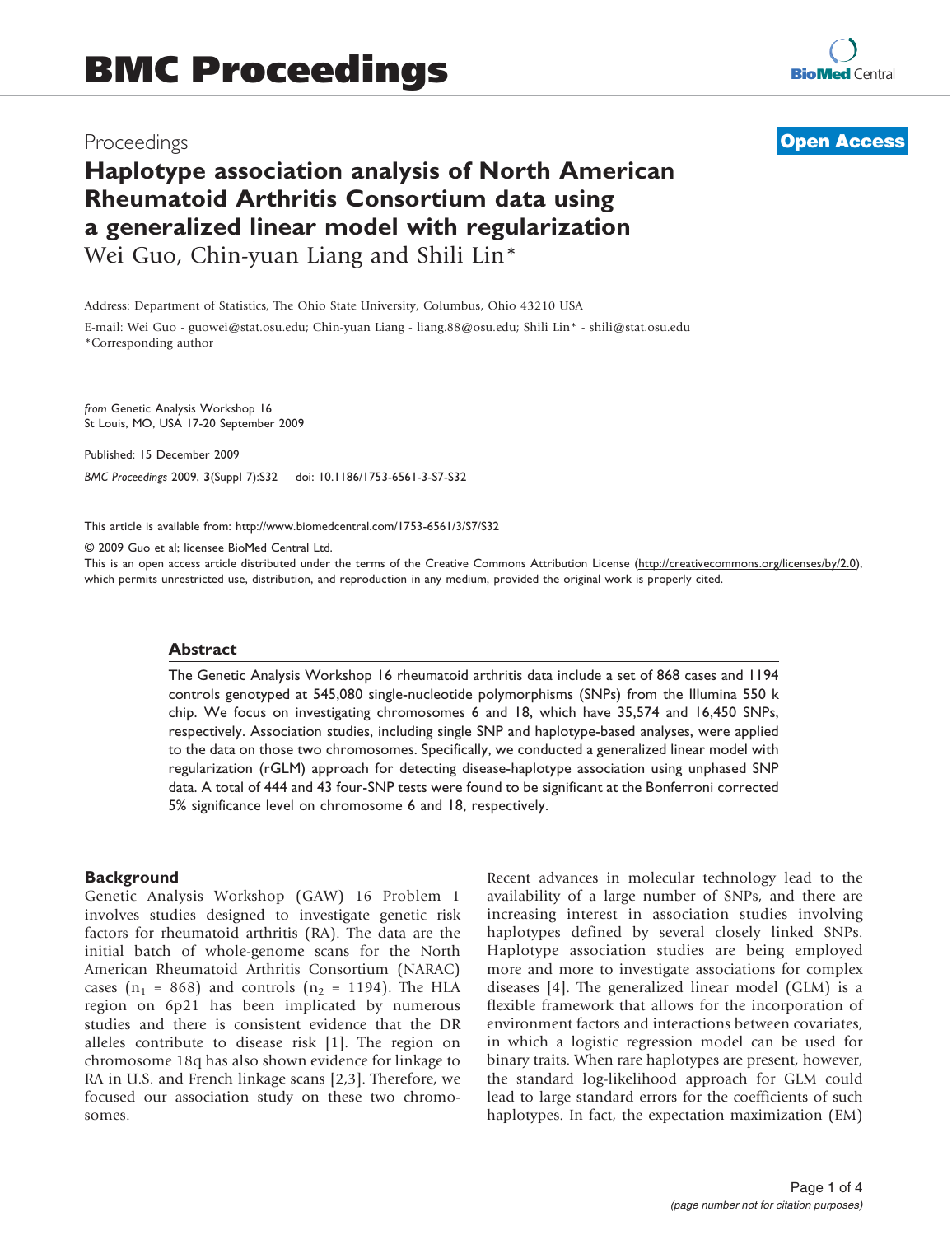algorithm, usually employed for estimating such parameters, might not converge at all. Moreover, it would lead to a large degrees of freedom in the haplotype test, and therefore reduced power when there is a large number of haplotypes in an association analysis. On the other hand, GLM with regularization (rGLM) can effectively combat these problems, and in particular, it is applicable to the common disease/rare variant scenario [[5](#page-3-0)].

# Methods

As a quality control measure, we tested for Hardy-Weinberg equilibrium (HWE) in the controls using an exact test. There are 156 and 55 SNPs with HWE p-values less than  $1.4 \times 10^{-6}$  and  $3 \times 10^{-6}$  on chromosome 6 and 18, respectively, which are significant ( $p > 0.05$ ) after Bonferroni correction. Moreover, there are 106 and 59 SNPs with monomorphism. We also checked for SNPs with a large amount of missing data, but none of the SNPs were removed based on the criterion of at least 50% missing rate, which was chosen to keep SNPs with a reasonable amount of data in the preliminary step. Thus, a total of 262 and 114 on chromosomes 6 and 18, respectively, were removed either due to the lack of polymorphisms or significant deviations from HWE in the controls. All 2062 samples were used.

refined in the problems of large standard errors, nonconvergence, and reduced power associated with standard GLM likelihood approach, we adopted a statistical learning method that effectively shrinks the coefficients of unassociated haplotypes and reduces the variance of the estimated regression coefficients. One frequently used method for doing this is the use of the LASSO penalty, which shrinks the coefficients of unassociated variables to zeros [[6](#page-3-0)]. This is implemented in the rGLM software [[5](#page-3-0)], which assumes HWE and was used in this study.

rGLM applies the LASSO penalty to a logistic regression model on unphased genotype data. In a case-control study design, the complete data log-likelihood function for individual  $i$  can be expressed as follows:

$$
l_{ci}(\theta) = \log [Pr(\gamma_i | X_i, \beta) Pr(X_i | \gamma)]
$$

where  $y_i$  and  $X_i$  (missing) denote the trait value and haplotype of individual *i*, respectively, and  $\beta$  and  $\gamma$  are the logistic regression coefficients and haplotype frequency parameters. Using the LASSO penalty, the complete penalized likelihood function is

$$
l_c^*(\theta) = \sum_i l_{ci}(\theta) - \lambda \sum_{r=1}^{m-1} |\beta_r|,
$$

where  $\lambda$  is the tuning parameter and *m* is the number of haplotypes. This likelihood function can be maximized by the EM algorithm. To determine the tuning parameter  $\lambda$ , it makes use of a recent result in Zou et al. [[7](#page-3-0)], which shows that the number of non-zero coefficients in a LASSO regression is an unbiased estimate of the degrees of freedom.

As a preliminary genome scan measure, single-SNP tests were carried out using a genotype-based Fisher's exact test. In addition to the rGLM approach, hapassoc [[8](#page-3-0)] was also employed to test for association on haplotypes as a standard GLM likelihood approach, in which an EM algorithm was used to infer the haplotypes and haplotype effects simultaneously.

### **Results**

For each single SNP on chromosome 6 and 18, an exact test was carried out based on genotype counts; the p-values are shown in [Figure 1](#page-2-0). There are 424 and 16 statistically significant SNP associations at the Bonferroni corrected level of 5% for chromosome 6 and 18, respectively. It is interesting to note that on chromosome 6, except for 29 SNPs, all the remaining 395 are distributed in a small region, from position 29463092  $(7448<sup>th</sup>$  SNP: rs238869) to position 33955055 (9113th SNP: rs10947463) ([Figure 1](#page-2-0), left panel), which covered the HLA-DRB1 allele and most of the HLA region on 6p21. On chromosome 18, 16 significant SNPs were found ([Figure 1](#page-2-0), right panel), which include SNPs that overlaps with those found in previous studies [\[2,3\]](#page-3-0).

Because single-SNP tests may be less powerful than haplotype-based tests in many situations, we carried out a two-step haplotype analysis. To reduce the computational demand for genome-wide analysis, in the first step we performed a logistic regression with the LASSO penalty using glmpath [[9](#page-3-0)] using all SNPs assuming an additive model between SNPs and a co-dominant model for each SNP. The missing values were replaced by the most frequent genotypes for the corresponding SNPs. As a result, there were 986 and 249 'tag' SNPs selected on chromosome 6 and 18, respectively. We note that these so called 'tag' SNPs are not the conventional kind that can be considered as the 'proxy' for those not selected. Instead, they are tagged due to their likely association with the disease.

In the second step, based on the selected 'tag' SNPs, a four-SNP sliding window was taken to implement the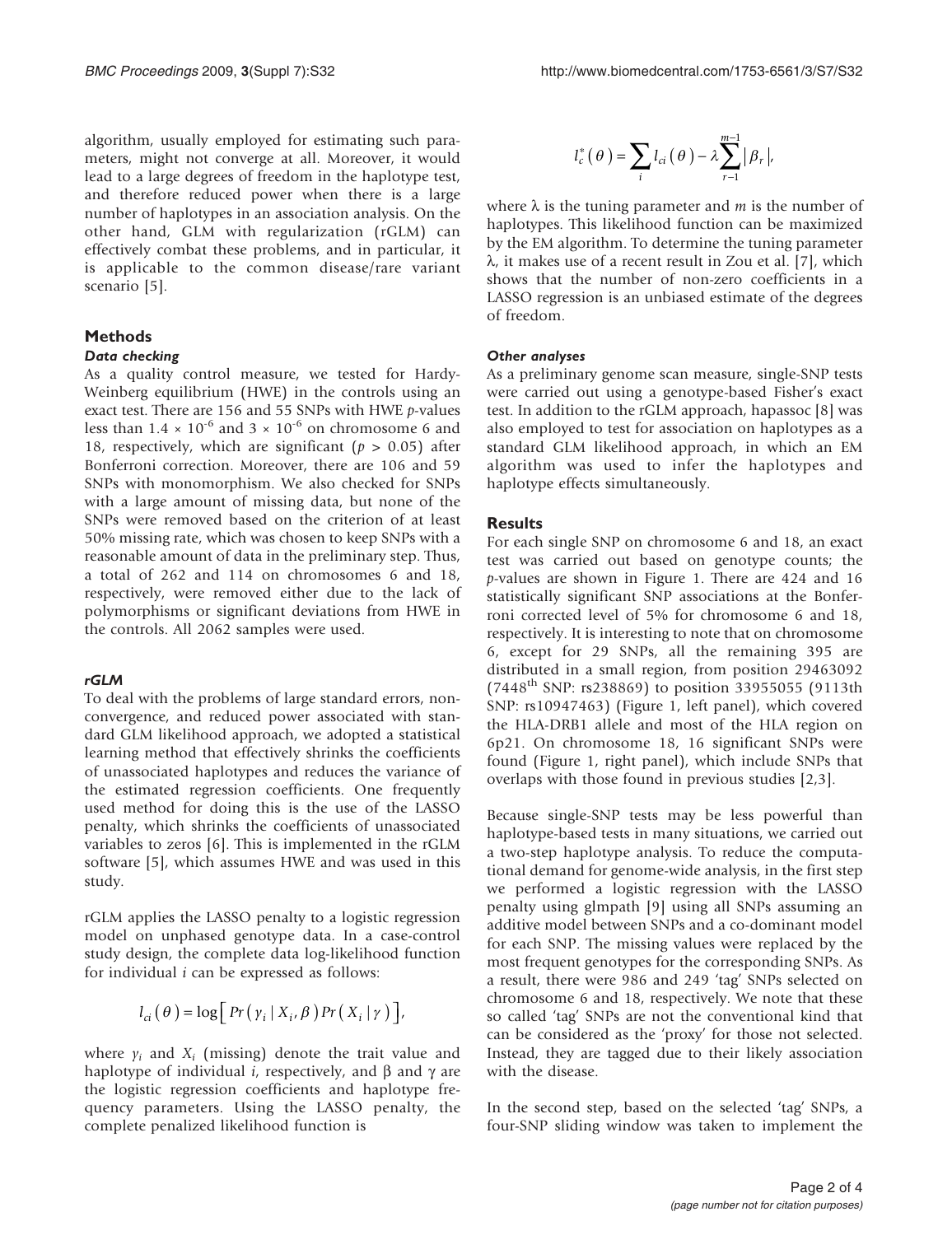<span id="page-2-0"></span>

#### Figure 1

Single SNP association. The -log p-values for a whole genome analysis by genotype-based exact tests on chromosome 6 and 18. The statistically significant associations at nominal level (yellow line) and at Bonferroni corrected level (red line) are also indicated.

haplotype approaches, rGLM and hapassoc. Due to the existence of rare haplotypes, 64% (out of the total of 1229 four-SNP tests on both chromosomes) of the tests using hapassoc did not converge, whereas rGLM did not encounter such a problem. As shown in Figure 2, for those tests that hapassoc was able to run, analyses yielded 309 and 16 significant results for chromosome 6 and 18, respectively. On the other hand, using the number of nonzero coefficients as an estimate of the degrees of freedom [[7](#page-3-0)], the rGLM gave, for chromosomes 6 and 18, respectively, 444 and 43 significance test results. Indeed, rGLM was able to identify additional significant tests through alleviating the problem of nonconvergence. For example, on chromosome 18, all of the 16 significant results identified by hapassoc were included in those found by rGLM. Furthermore, rGLM uncovered 27 additional ones from among the 64% of



#### **Discussion**

We focused on scanning the SNPs on chromosomes 6 and 18 in our analysis based on evidence from prior studies. For chromosome 6, both single-SNP and haplotype-based approaches identified numerous associated SNPs/haplotypes around the HLA region, solidifying the importance of the HLA region for autoimmune



#### Figure 2

rGLM vs. hapassoc. The Venn diagrams for the results from rGLM and hapassoc. A, significant hapassoc tests; B, significant rGLM tests. Left panel and right panel are for chromosomes 6 and 18, respectively.



#### Figure 3

Frequency distributions of haplotypes. Histograms of minimum haplotype frequencies (after negative logarithm transformation) of the significant 4-SNP tests identified by rGLM and hapassoc. X-axis denotes the center of each bar and the bar width is 0.2.